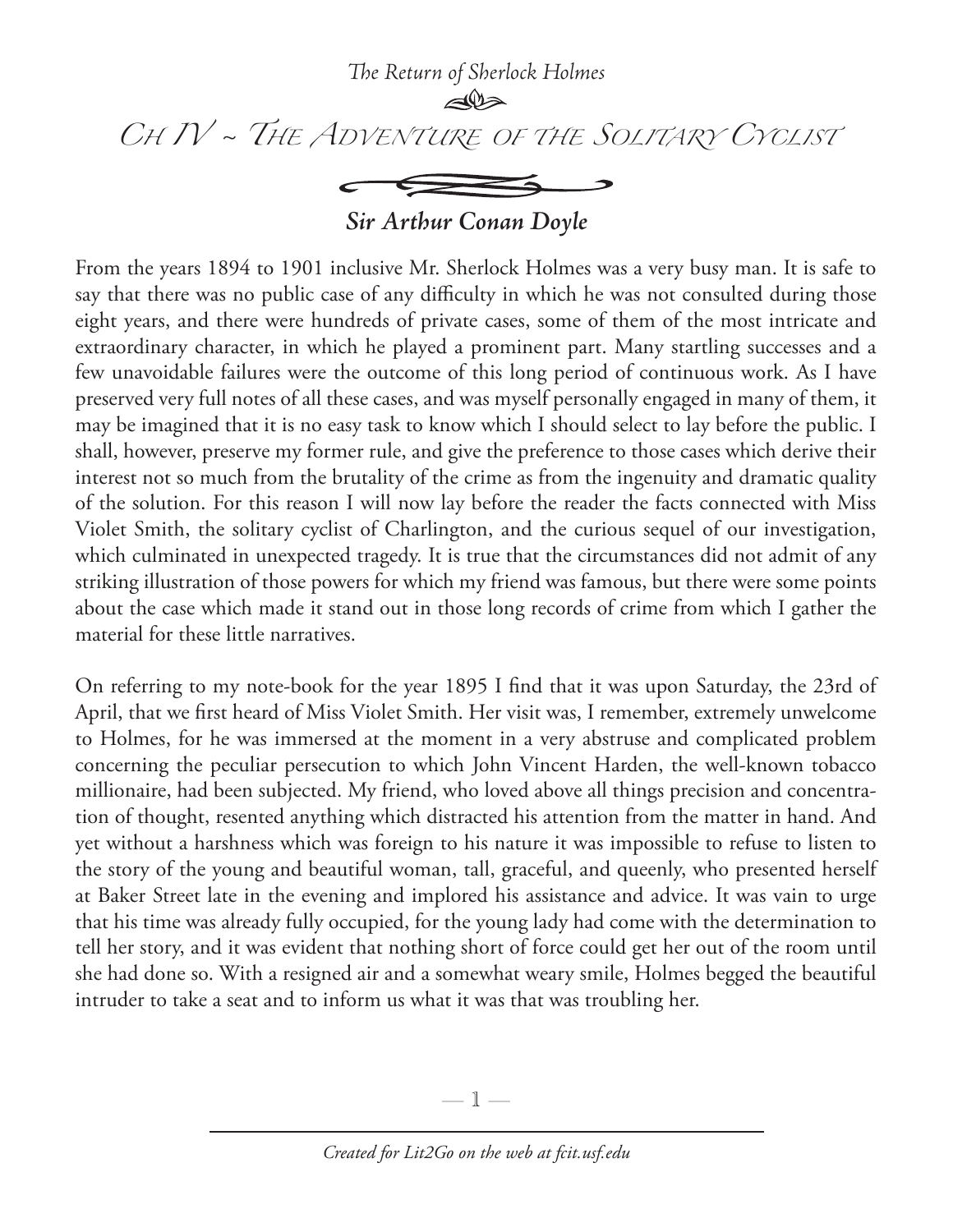"At least it cannot be your health," said he, as his keen eyes darted over her; "so ardent a bicyclist must be full of energy."

She glanced down in surprise at her own feet, and I observed the slight roughening of the side of the sole caused by the friction of the edge of the pedal.

"Yes, I bicycle a good deal, Mr. Holmes, and that has something to do with my visit to you today."

My friend took the lady's ungloved hand and examined it with as close an attention and as little sentiment as a scientist would show to a specimen.

"You will excuse me, I am sure. It is my business," said he, as he dropped it. "I nearly fell into the error of supposing that you were typewriting. Of course, it is obvious that it is music. You observe the spatulate finger-end, Watson, which is common to both professions? There is a spirituality about the face, however"—he gently turned it towards the light—"which the typewriter does not generate. This lady is a musician."

"Yes, Mr. Holmes, I teach music."

"In the country, I presume, from your complexion."

"Yes, sir; near Farnham, on the borders of Surrey."

"A beautiful neighbourhood and full of the most interesting associations. You remember, Watson, that it was near there that we took Archie Stamford, the forger. Now, Miss Violet, what has happened to you near Farnham, on the borders of Surrey?"

The young lady, with great clearness and composure, made the following curious statement:—

"My father is dead, Mr. Holmes. He was James Smith, who conducted the orchestra at the old Imperial Theatre. My mother and I were left without a relation in the world except one uncle,

 $-2-$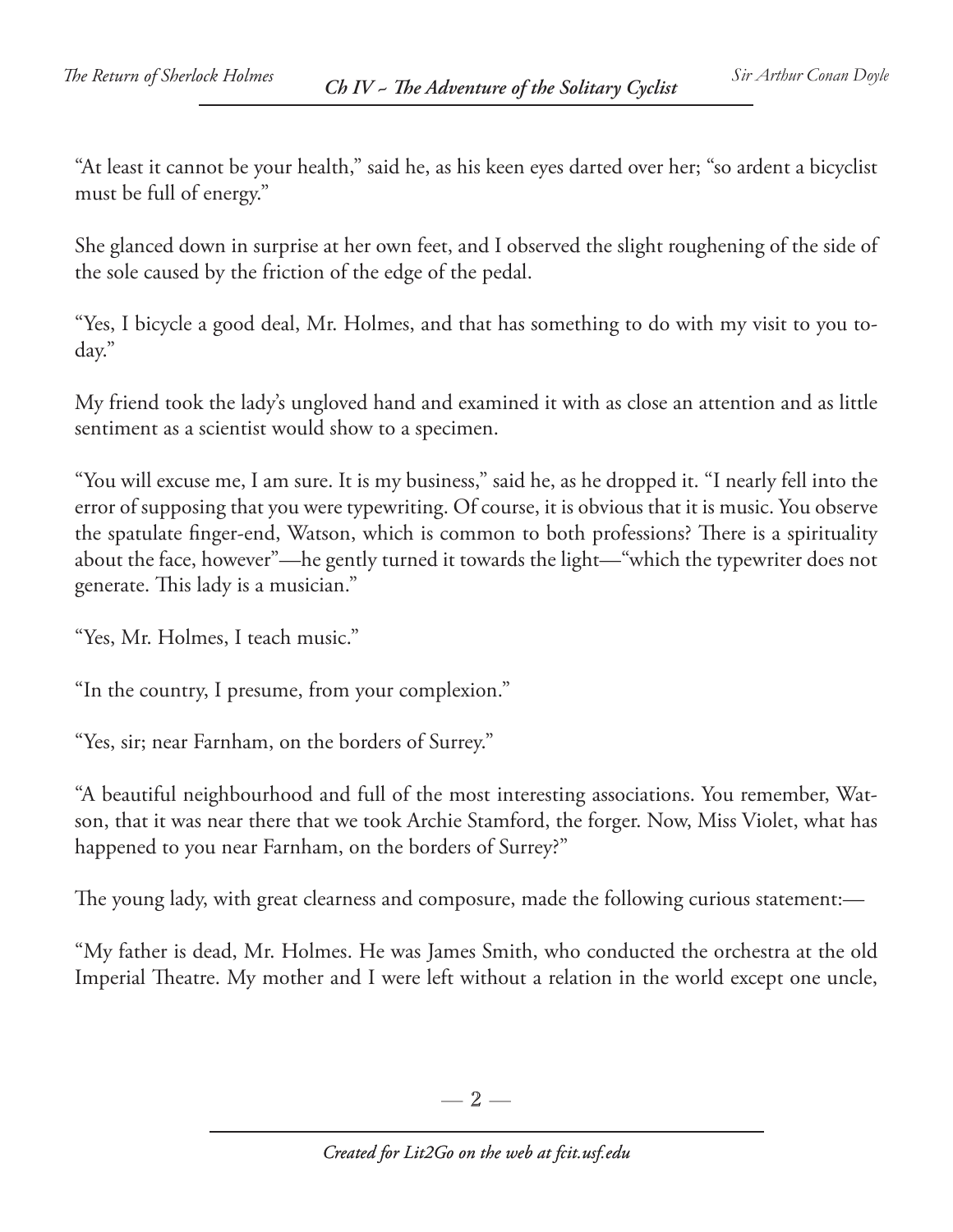Ralph Smith, who went to Africa twenty-five years ago, and we have never had a word from him since. When father died we were left very poor, but one day we were told that there was an advertisement in the TIMES inquiring for our whereabouts. You can imagine how excited we were, for we thought that someone had left us a fortune. We went at once to the lawyer whose name was given in the paper. There we met two gentlemen, Mr. Carruthers and Mr. Woodley, who were home on a visit from South Africa. They said that my uncle was a friend of theirs, that he died some months before in great poverty in Johannesburg, and that he had asked them with his last breath to hunt up his relations and see that they were in no want. It seemed strange to us that Uncle Ralph, who took no notice of us when he was alive, should be so careful to look after us when he was dead; but Mr. Carruthers explained that the reason was that my uncle had just heard of the death of his brother, and so felt responsible for our fate."

"Excuse me," said Holmes; "when was this interview?"

"Last December—four months ago."

"Pray proceed."

"Mr. Woodley seemed to me to be a most odious person. He was for ever making eyes at me—a coarse, puffy-faced, red-moustached young man, with his hair plastered down on each side of his forehead. I thought that he was perfectly hateful— and I was sure that Cyril would not wish me to know such a person."

"Oh, Cyril is his name!" said Holmes, smiling.

The young lady blushed and laughed.

"Yes, Mr. Holmes; Cyril Morton, an electrical engineer, and we hope to be married at the end of the summer. Dear me, how DID I get talking about him? What I wished to say was that Mr. Woodley was perfectly odious, but that Mr. Carruthers, who was a much older man, was more agreeable. He was a dark, sallow, clean-shaven, silent person; but he had polite manners and a pleasant smile. He inquired how we were left, and on finding that we were very poor he suggested that I should come and teach music to his only daughter, aged ten. I said that I did not like to leave my mother, on which he suggested that I should go home to her every week-end, and he

 $-3-$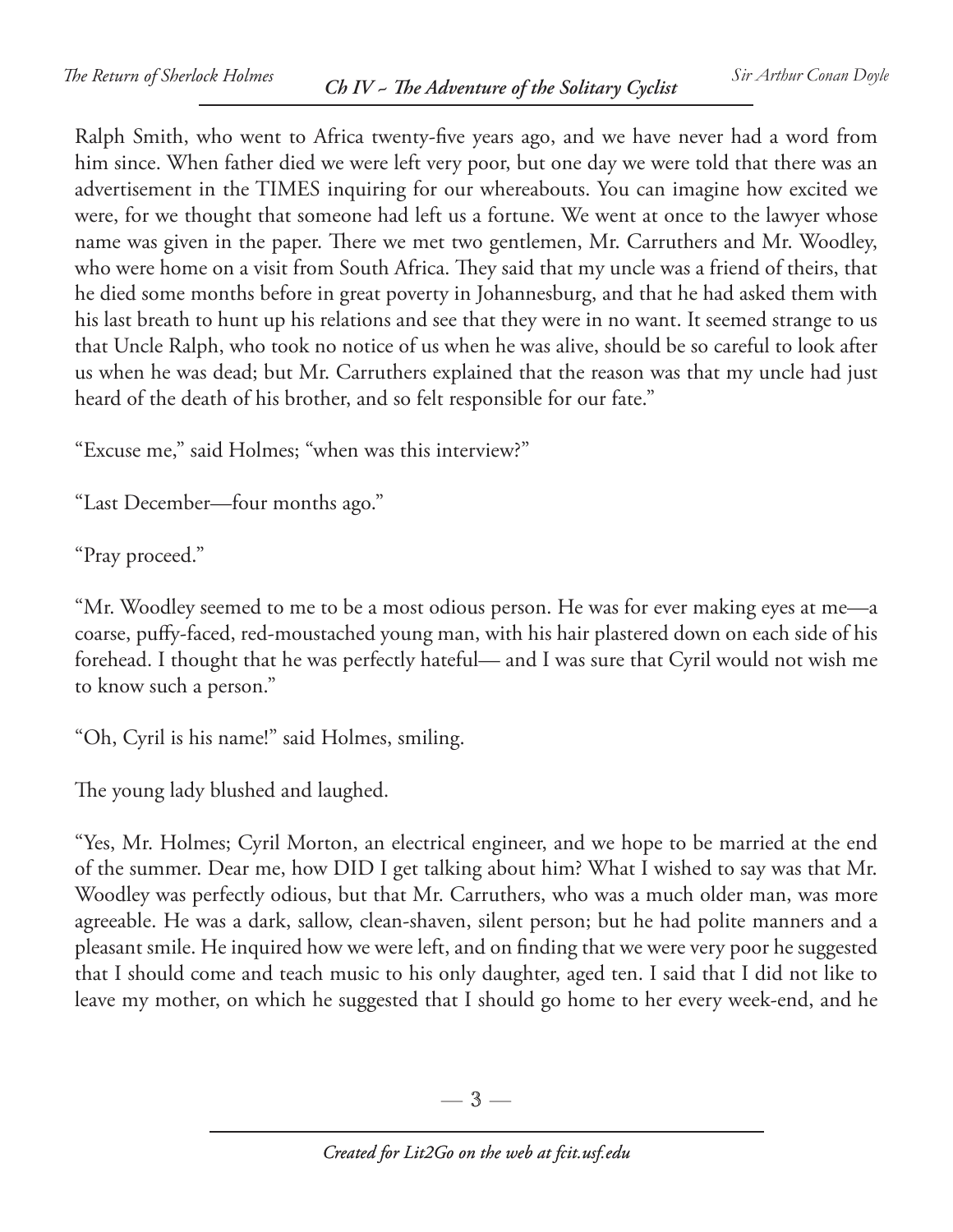offered me a hundred a year, which was certainly splendid pay. So it ended by my accepting, and I went down to Chiltern Grange, about six miles from Farnham. Mr. Carruthers was a widower, but he had engaged a lady-housekeeper, a very respectable, elderly person, called Mrs. Dixon, to look after his establishment. The child was a dear, and everything promised well. Mr. Carruthers was very kind and very musical, and we had most pleasant evenings together. Every week-end I went home to my mother in town.

"The first flaw in my happiness was the arrival of the red-moustached Mr. Woodley. He came for a visit of a week, and oh, it seemed three months to me! He was a dreadful person, a bully to everyone else, but to me something infinitely worse. He made odious love to me, boasted of his wealth, said that if I married him I would have the finest diamonds in London, and finally, when I would have nothing to do with him, he seized me in his arms one day after dinner—he was hideously strong— and he swore that he would not let me go until I had kissed him. Mr. Carruthers came in and tore him off from me, on which he turned upon his own host, knocking him down and cutting his face open. That was the end of his visit, as you can imagine. Mr. Carruthers apologized to me next day, and assured me that I should never be exposed to such an insult again. I have not seen Mr. Woodley since.

"And now, Mr. Holmes, I come at last to the special thing which has caused me to ask your advice to-day. You must know that every Saturday forenoon I ride on my bicycle to Farnham Station in order to get the 12.22 to town. The road from Chiltern Grange is a lonely one, and at one spot it is particularly so, for it lies for over a mile between Charlington Heath upon one side and the woods which lie round Charlington Hall upon the other. You could not find a more lonely tract of road anywhere, and it is quite rare to meet so much as a cart, or a peasant, until you reach the high road near Crooksbury Hill. Two weeks ago I was passing this place when I chanced to look back over my shoulder, and about two hundred yards behind me I saw a man, also on a bicycle. He seemed to be a middle-aged man, with a short, dark beard. I looked back before I reached Farnham, but the man was gone, so I thought no more about it. But you can imagine how surprised I was, Mr. Holmes, when on my return on the Monday I saw the same man on the same stretch of road. My astonishment was increased when the incident occurred again, exactly as before, on the following Saturday and Monday. He always kept his distance and did not molest me in any way, but still it certainly was very odd. I mentioned it to Mr. Carruthers, who seemed interested in what I said, and told me that he had ordered a horse and trap, so that in future I should not pass over these lonely roads without some companion.

 $-4-$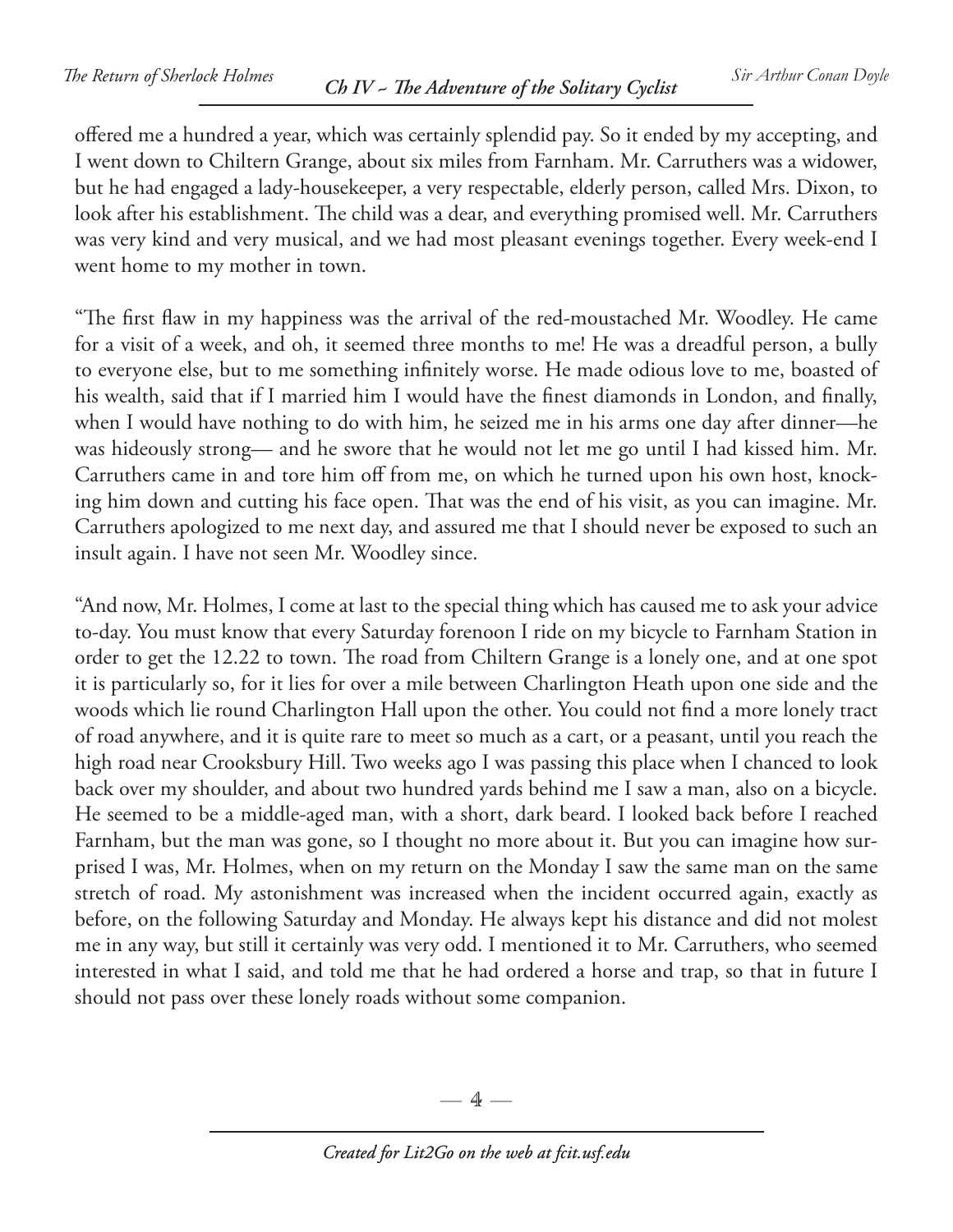"The horse and trap were to have come this week, but for some reason they were not delivered, and again I had to cycle to the station. That was this morning. You can think that I looked out when I came to Charlington Heath, and there, sure enough, was the man, exactly as he had been the two weeks before. He always kept so far from me that I could not clearly see his face, but it was certainly someone whom I did not know. He was dressed in a dark suit with a cloth cap. The only thing about his face that I could clearly see was his dark beard. To-day I was not alarmed, but I was filled with curiosity, and I determined to find out who he was and what he wanted. I slowed down my machine, but he slowed down his. Then I stopped altogether, but he stopped also. Then I laid a trap for him. There is a sharp turning of the road, and I pedalled very quickly round this, and then I stopped and waited. I expected him to shoot round and pass me before he could stop. But he never appeared. Then I went back and looked round the corner. I could see a mile of road, but he was not on it. To make it the more extraordinary, there was no side road at this point down which he could have gone."

Holmes chuckled and rubbed his hands. "This case certainly presents some features of its own," said he. "How much time elapsed between your turning the corner and your discovery that the road was clear?"

"Two or three minutes."

"Then he could not have retreated down the road, and you say that there are no side roads?"

"None."

"Then he certainly took a footpath on one side or the other."

"It could not have been on the side of the heath or I should have seen him."

"So by the process of exclusion we arrive at the fact that he made his way towards Charlington Hall, which, as I understand, is situated in its own grounds on one side of the road. Anything else?"

"Nothing, Mr. Holmes, save that I was so perplexed that I felt I should not be happy until I had seen you and had your advice."

—  $5-$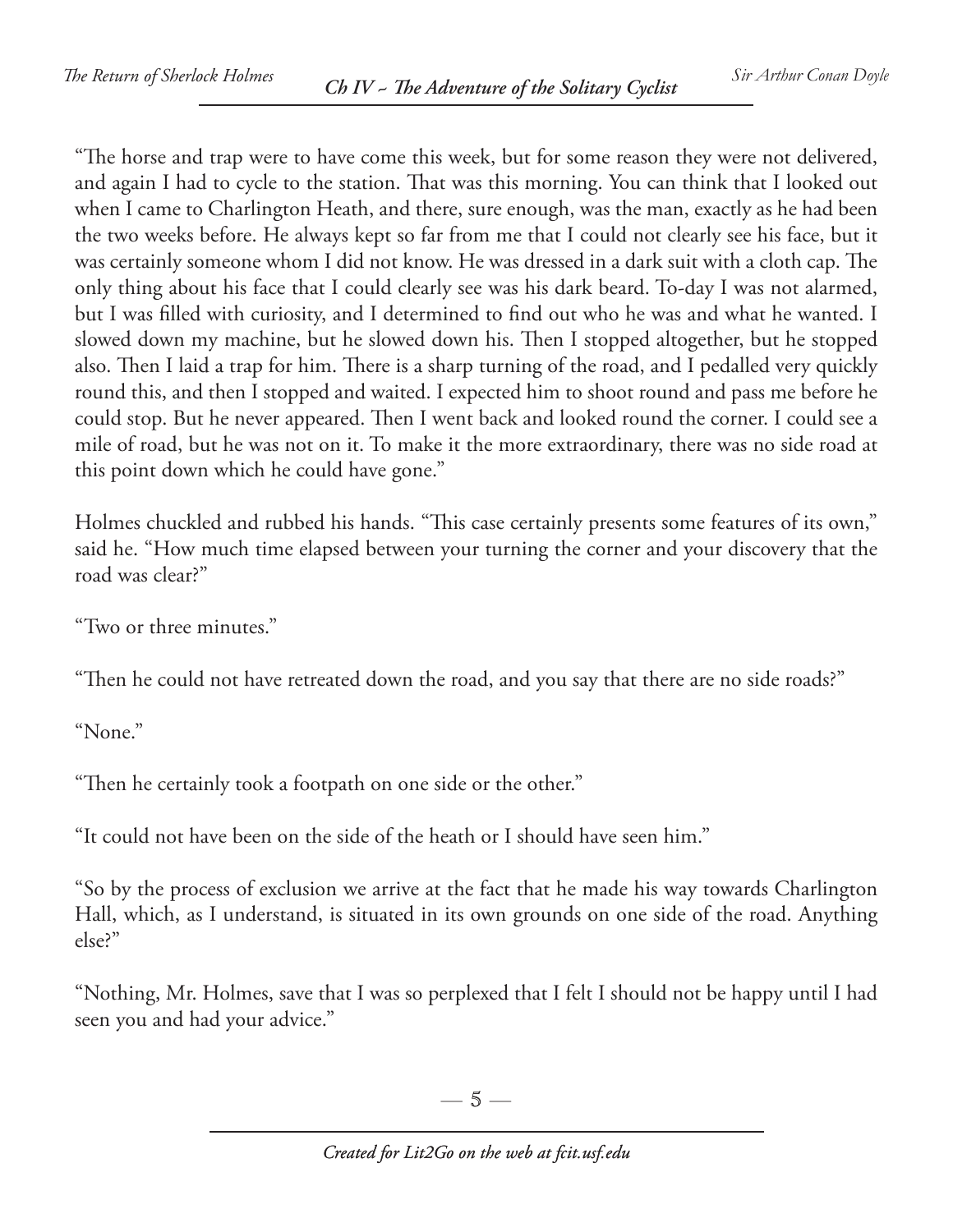Holmes sat in silence for some little time.

"Where is the gentleman to whom you are engaged?" he asked, at last.

"He is in the Midland Electrical Company, at Coventry."

"He would not pay you a surprise visit?"

"Oh, Mr. Holmes! As if I should not know him!"

"Have you had any other admirers?"

"Several before I knew Cyril."

"And since?"

"There was this dreadful man, Woodley, if you can call him an admirer."

"No one else?"

Our fair client seemed a little confused.

"Who was he?" asked Holmes.

"Oh, it may be a mere fancy of mine; but it has seemed to me sometimes that my employer, Mr. Carruthers, takes a great deal of interest in me. We are thrown rather together. I play his accompaniments in the evening. He has never said anything. He is a perfect gentleman. But a girl always knows."

"Ha!" Holmes looked grave. "What does he do for a living?"

"He is a rich man."

 $-6-$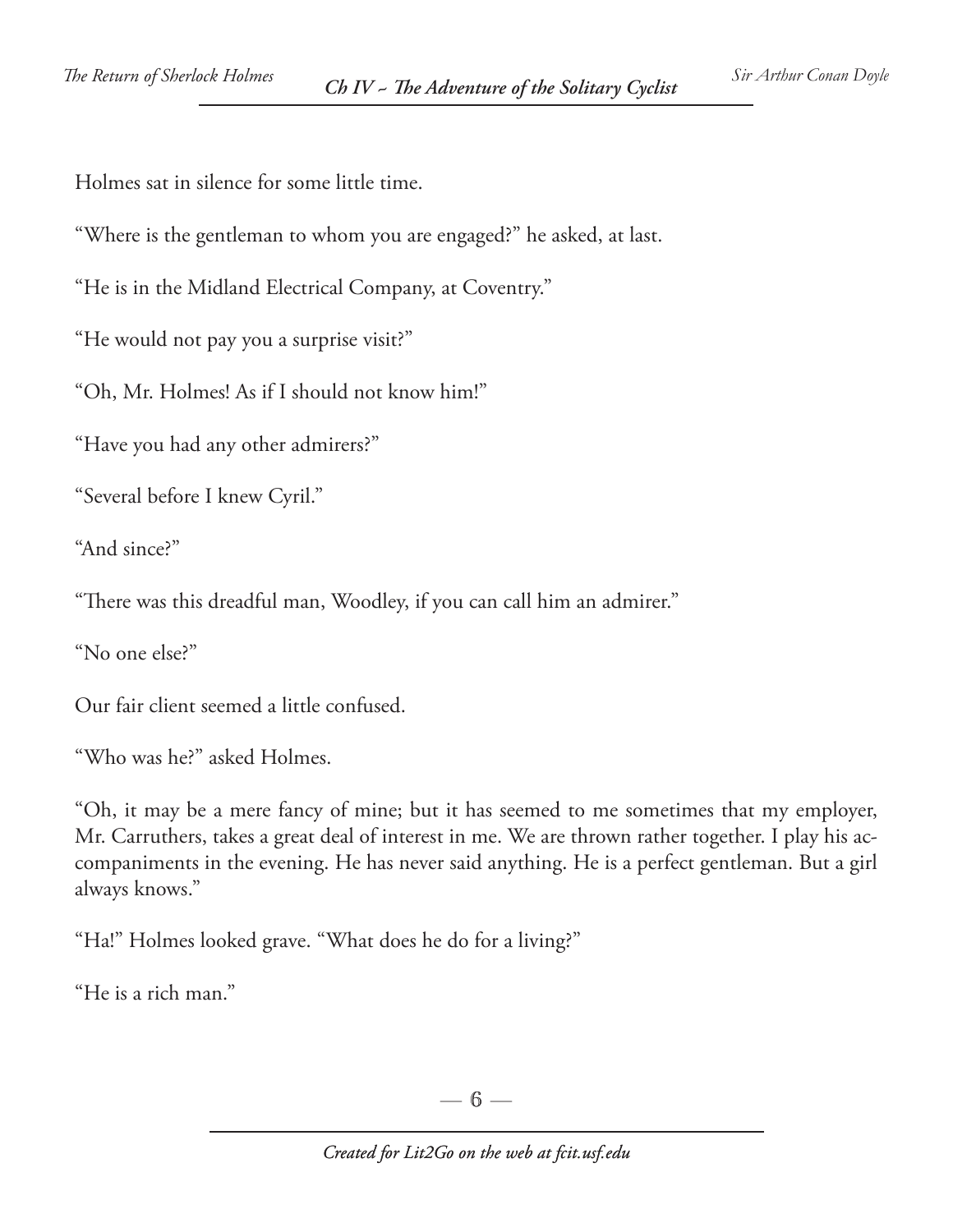"No carriages or horses?"

"Well, at least he is fairly well-to-do. But he goes into the City two or three times a week. He is deeply interested in South African gold shares."

"You will let me know any fresh development, Miss Smith. I am very busy just now, but I will find time to make some inquiries into your case. In the meantime take no step without letting me know. Good-bye, and I trust that we shall have nothing but good news from you."

"It is part of the settled order of Nature that such a girl should have followers," said Holmes, as he pulled at his meditative pipe, "but for choice not on bicycles in lonely country roads. Some secretive lover, beyond all doubt. But there are curious and suggestive details about the case, Watson."

"That he should appear only at that point?"

"Exactly. Our first effort must be to find who are the tenants of Charlington Hall. Then, again, how about the connection between Carruthers and Woodley, since they appear to be men of such a different type? How came they BOTH to be so keen upon looking up Ralph Smith's relations? One more point. What sort of a MENAGE is it which pays double the market price for a governess, but does not keep a horse although six miles from the station? Odd, Watson—very odd!"

"You will go down?"

"No, my dear fellow, YOU will go down. This may be some trifling intrigue, and I cannot break my other important research for the sake of it. On Monday you will arrive early at Farnham; you will conceal yourself near Charlington Heath; you will observe these facts for yourself, and act as your own judgment advises. Then, having inquired as to the occupants of the Hall, you will come back to me and report. And now, Watson, not another word of the matter until we have a few solid stepping-stones on which we may hope to get across to our solution."

We had ascertained from the lady that she went down upon the Monday by the train which leaves Waterloo at 9:50, so I started early and caught the 9:13. At Farnham Station I had no difficulty in being directed to Charlington Heath. It was impossible to mistake the scene of the young lady's

 $-7-$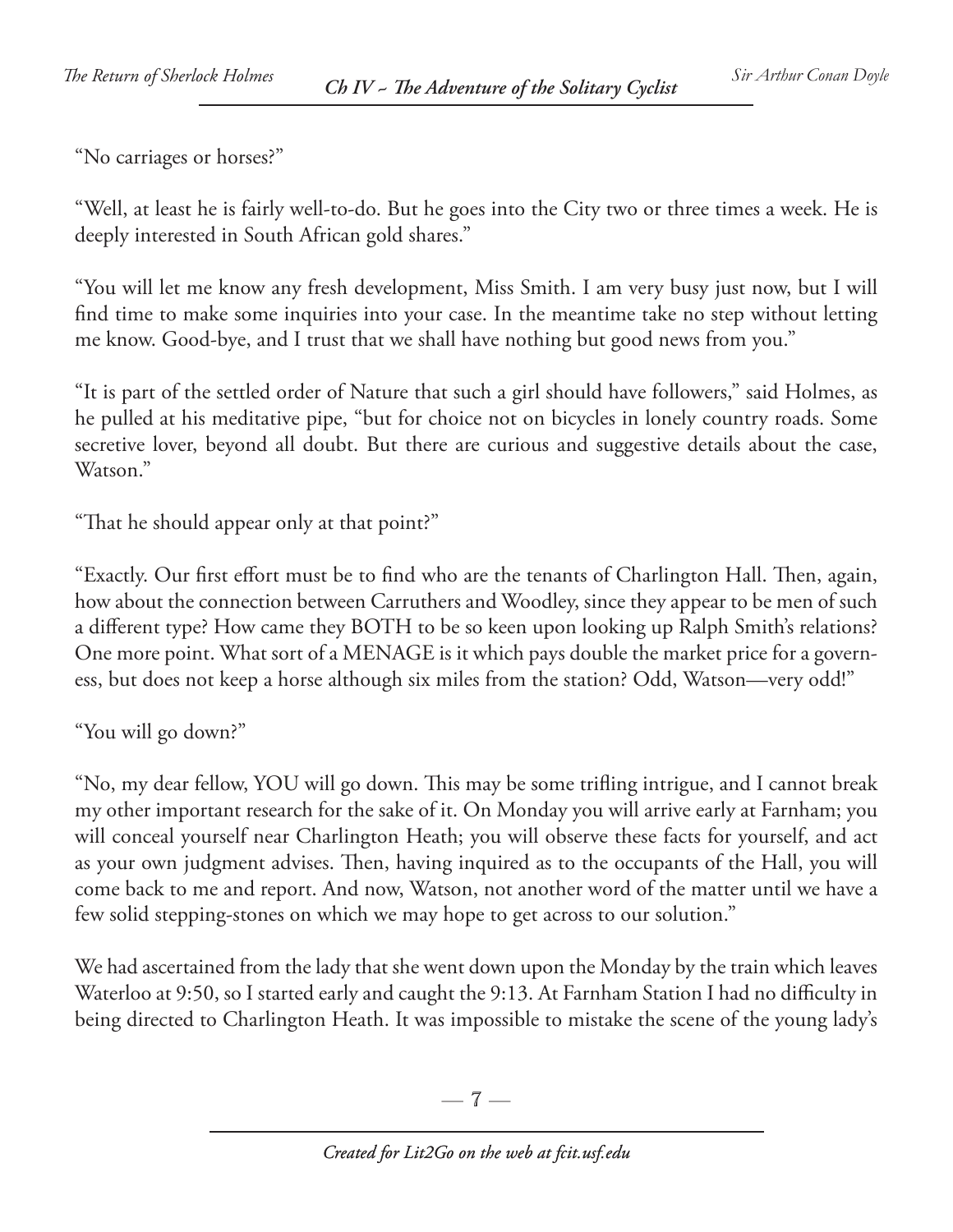adventure, for the road runs between the open heath on one side and an old yew hedge upon the other, surrounding a park which is studded with magnificent trees. There was a main gateway of lichen-studded stone, each side pillar surmounted by mouldering heraldic emblems; but besides this central carriage drive I observed several points where there were gaps in the hedge and paths leading through them. The house was invisible from the road, but the surroundings all spoke of gloom and decay.

The heath was covered with golden patches of flowering gorse, gleaming magnificently in the light of the bright spring sunshine. Behind one of these clumps I took up my position, so as to command both the gateway of the Hall and a long stretch of the road upon either side. It had been deserted when I left it, but now I saw a cyclist riding down it from the opposite direction to that in which I had come. He was clad in a dark suit, and I saw that he had a black beard. On reaching the end of the Charlington grounds he sprang from his machine and led it through a gap in the hedge, disappearing from my view.

A quarter of an hour passed and then a second cyclist appeared. This time it was the young lady coming from the station. I saw her look about her as she came to the Charlington hedge. An instant later the man emerged from his hiding-place, sprang upon his cycle, and followed her. In all the broad landscape those were the only moving figures, the graceful girl sitting very straight upon her machine, and the man behind her bending low over his handle-bar, with a curiously furtive suggestion in every movement. She looked back at him and slowed her pace. He slowed also. She stopped. He at once stopped too, keeping two hundred yards behind her. Her next movement was as unexpected as it was spirited. She suddenly whisked her wheels round and dashed straight at him! He was as quick as she, however, and darted off in desperate flight. Presently she came back up the road again, her head haughtily in the air, not deigning to take any further notice of her silent attendant. He had turned also, and still kept his distance until the curve of the road hid them from my sight.

I remained in my hiding-place, and it was well that I did so, for presently the man reappeared cycling slowly back. He turned in at the Hall gates and dismounted from his machine. For some few minutes I could see him standing among the trees. His hands were raised and he seemed to be settling his necktie. Then he mounted his cycle and rode away from me down the drive towards the Hall. I ran across the heath and peered through the trees. Far away I could catch

 $-8-$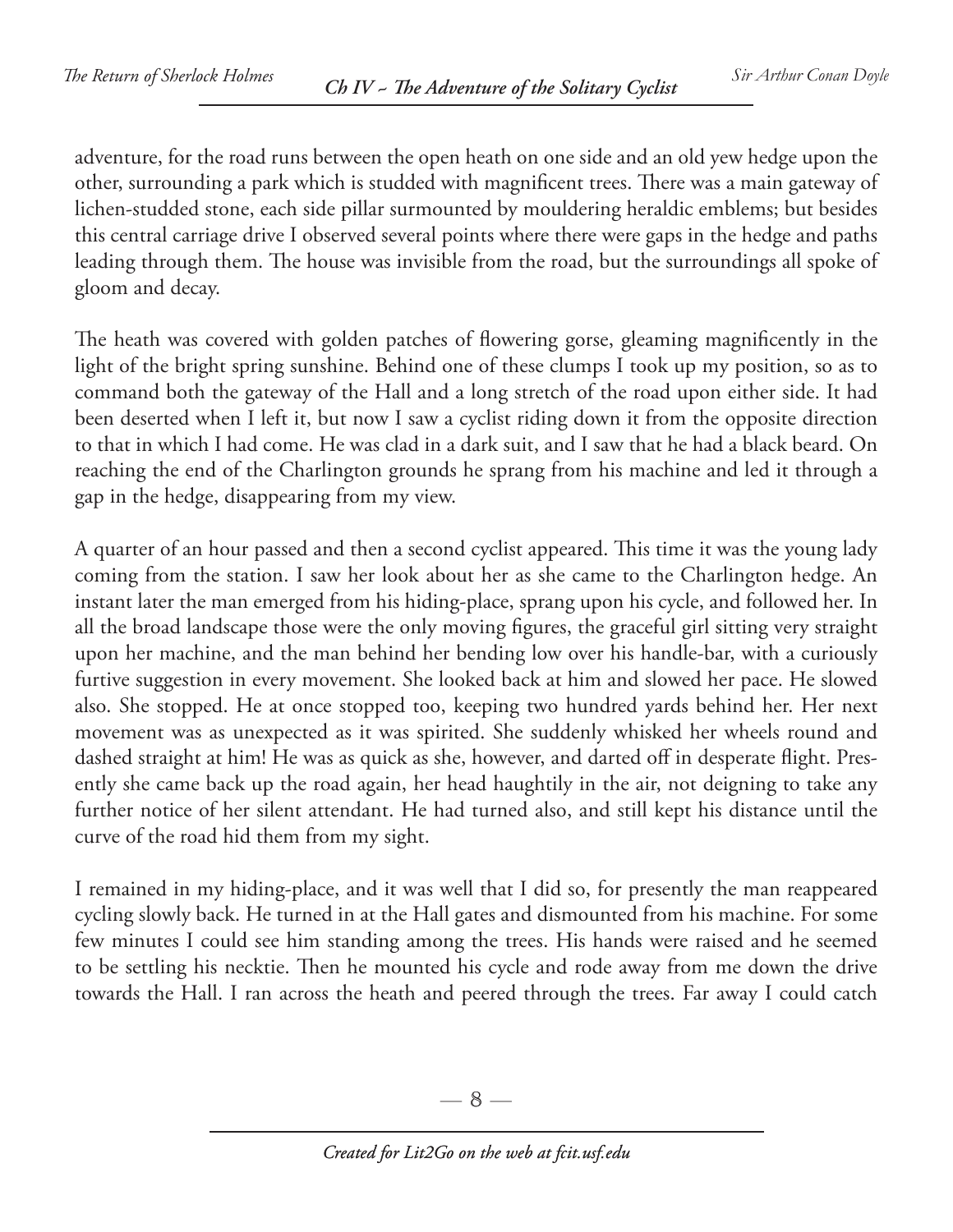glimpses of the old grey building with its bristling Tudor chimneys, but the drive ran through a dense shrubbery, and I saw no more of my man.

However, it seemed to me that I had done a fairly good morning's work, and I walked back in high spirits to Farnham. The local house-agent could tell me nothing about Charlington Hall, and referred me to a well-known firm in Pall Mall. There I halted on my way home, and met with courtesy from the representative. No, I could not have Charlington Hall for the summer. I was just too late. It had been let about a month ago. Mr. Williamson was the name of the tenant. He was a respectable elderly gentleman. The polite agent was afraid he could say no more, as the affairs of his clients were not matters which he could discuss.

Mr. Sherlock Holmes listened with attention to the long report which I was able to present to him that evening, but it did not elicit that word of curt praise which I had hoped for and should have valued. On the contrary, his austere face was even more severe than usual as he commented upon the things that I had done and the things that I had not.

"Your hiding-place, my dear Watson, was very faulty. You should have been behind the hedge; then you would have had a close view of this interesting person. As it is you were some hundreds of yards away, and can tell me even less than Miss Smith. She thinks she does not know the man; I am convinced she does. Why, otherwise, should he be so desperately anxious that she should not get so near him as to see his features? You describe him as bending over the handle-bar. Concealment again, you see. You really have done remarkably badly. He returns to the house and you want to find out who he is. You come to a London house-agent!"

"What should I have done?" I cried, with some heat.

"Gone to the nearest public-house. That is the centre of country gossip. They would have told you every name, from the master to the scullery-maid. Williamson! It conveys nothing to my mind. If he is an elderly man he is not this active cyclist who sprints away from that athletic young lady's pursuit. What have we gained by your expedition? The knowledge that the girl's story is true. I never doubted it. That there is a connection between the cyclist and the Hall. I never doubted that either. That the Hall is tenanted by Williamson. Who's the better for that? Well, well, my dear sir, don't look so depressed. We can do little more until next Saturday, and in the meantime I may make one or two inquiries myself."

 $-9-$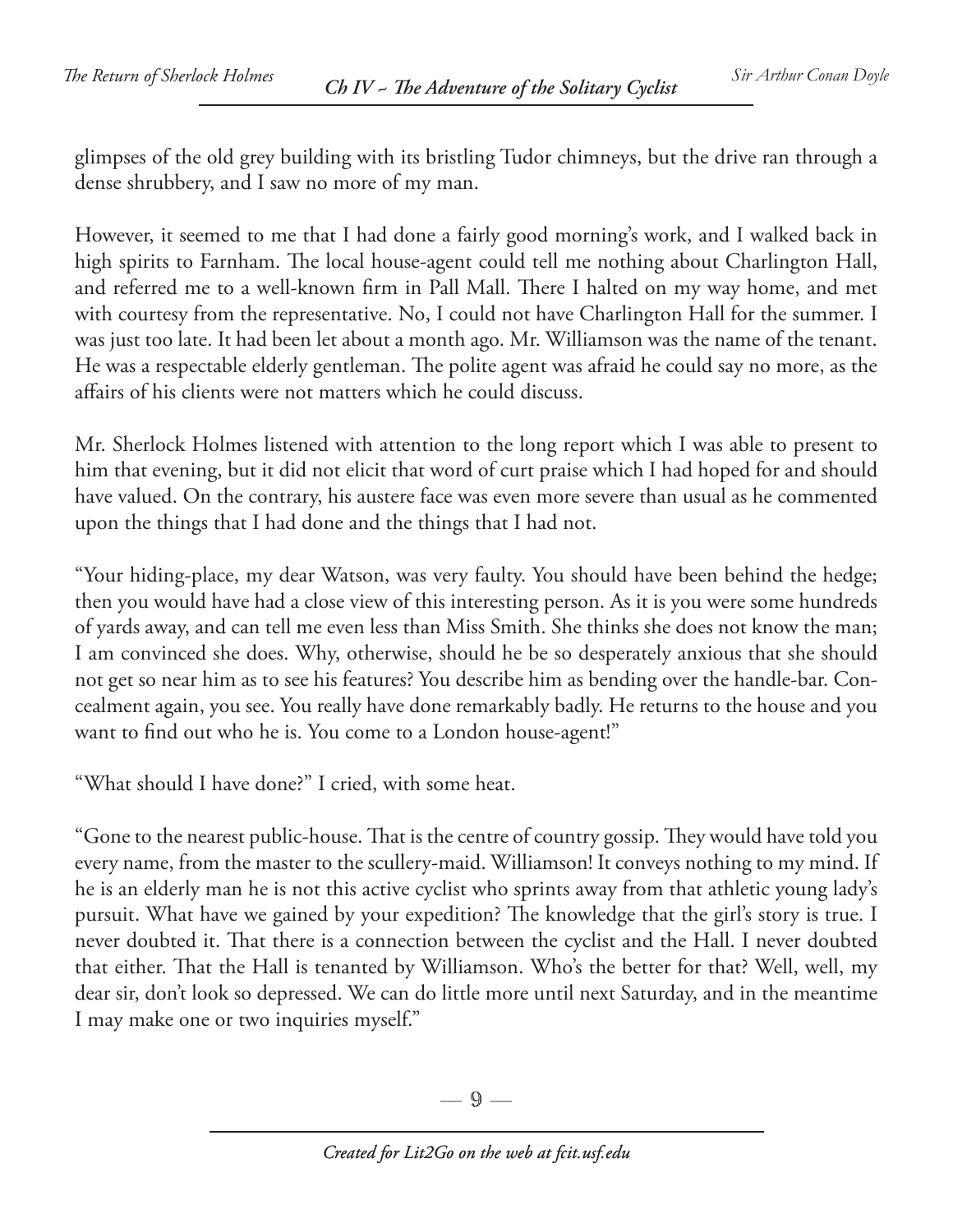Next morning we had a note from Miss Smith, recounting shortly and accurately the very incidents which I had seen, but the pith of the letter lay in the postscript:—

"I am sure that you will respect my confidence, Mr. Holmes, when I tell you that my place here has become difficult owing to the fact that my employer has proposed marriage to me. I am convinced that his feelings are most deep and most honourable. At the same time my promise is, of course, given. He took my refusal very seriously, but also very gently. You can understand, however, that the situation is a little strained."

"Our young friend seems to be getting into deep waters," said Holmes, thoughtfully, as he fin-

ished the letter. "The case certainly presents more features of interest and more possibility of development than I had originally thought. I should be none the worse for a quiet, peaceful day in the country, and I am inclined to run down this afternoon and test one or two theories which I have formed."

Holmes's quiet day in the country had a singular termination, for he arrived at Baker Street late in the evening with a cut lip and a discoloured lump upon his forehead, besides a general air of dissipation which would have made his own person the fitting object of a Scotland Yard investigation. He was immensely tickled by his own adventures, and laughed heartily as he recounted them.

"I get so little active exercise that it is always a treat," said he. "You are aware that I have some proficiency in the good old British sport of boxing. Occasionally it is of service. To-day, for example, I should have come to very ignominious grief without it."

I begged him to tell me what had occurred.

— 10 —

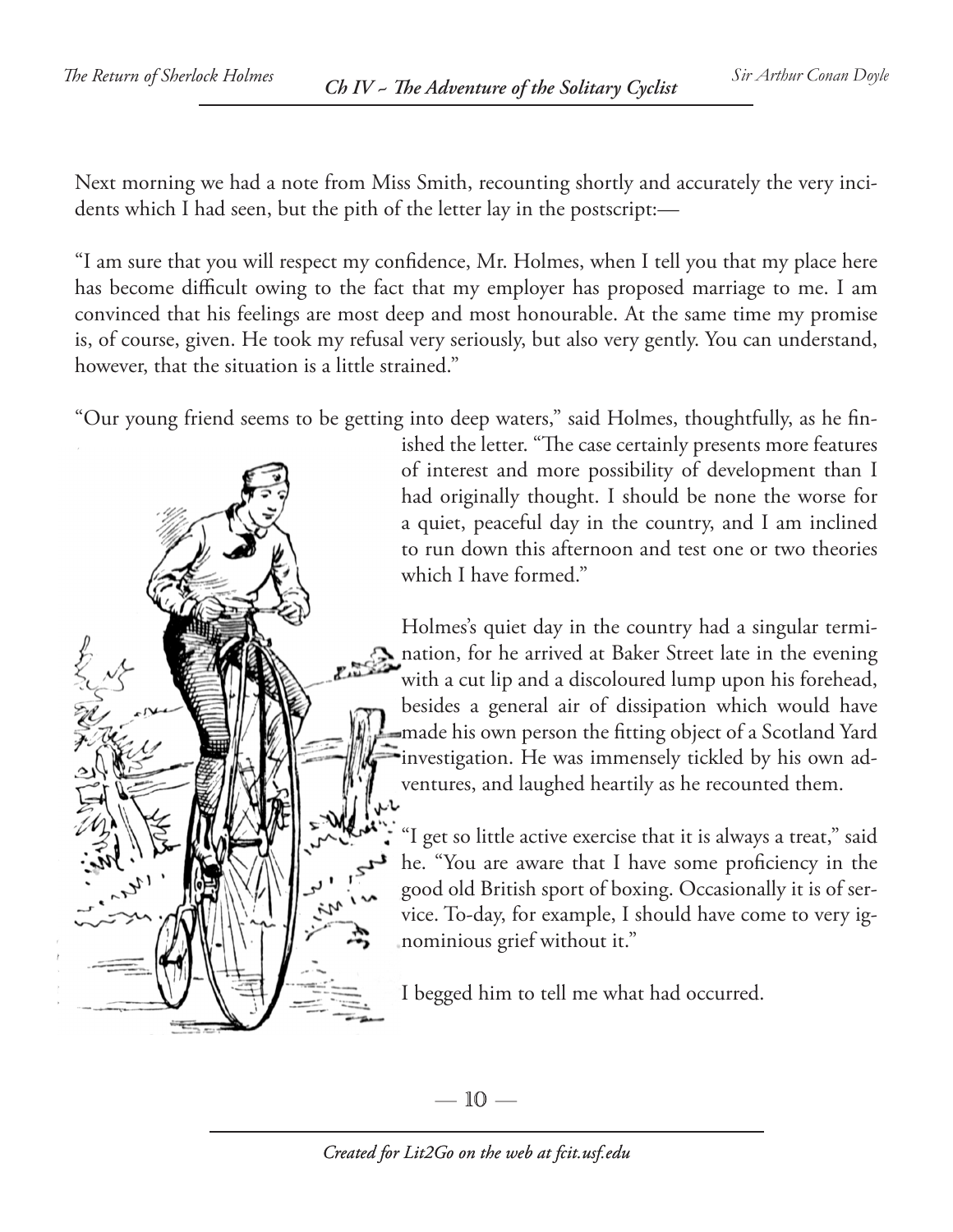"I found that country pub which I had already recommended to your notice, and there I made my discreet inquiries. I was in the bar, and a garrulous landlord was giving me all that I wanted. Williamson is a white-bearded man, and he lives alone with a small staff of servants at the Hall. There is some rumour that he is or has been a clergyman; but one or two incidents of his short residence at the Hall struck me as peculiarly unecclesiastical. I have already made some inquiries at a clerical agency, and they tell me that there WAS a man of that name in orders whose career has been a singularly dark one. The landlord further informed me that there are usually weekend visitors—'a warm lot, sir'—at the Hall, and especially one gentleman with a red moustache, Mr. Woodley by name, who was always there. We had got as far as this when who should walk in but the gentleman himself, who had been drinking his beer in the tap-room and had heard the whole conversation. Who was I? What did I want? What did I mean by asking questions? He had a fine flow of language, and his adjectives were very vigorous. He ended a string of abuse by a vicious back-hander which I failed to entirely avoid. The next few minutes were delicious. It was a straight left against a slogging ruffian. I emerged as you see me. Mr. Woodley went home in a cart. So ended my country trip, and it must be confessed that, however enjoyable, my day on the Surrey border has not been much more profitable than your own."

The Thursday brought us another letter from our client.

"You will not be surprised, Mr. Holmes," said she, "to hear that I am leaving Mr. Carruthers's employment. Even the high pay cannot reconcile me to the discomforts of my situation. On Saturday I come up to town and I do not intend to return. Mr. Carruthers has got a trap, and so the dangers of the lonely road, if there ever were any dangers, are now over.

"As to the special cause of my leaving, it is not merely the strained situation with Mr. Carruthers, but it is the reappearance of that odious man, Mr. Woodley. He was always hideous, but he looks more awful than ever now, for he appears to have had an accident and he is much disfigured. I saw him out of the window, but I am glad to say I did not meet him. He had a long talk with Mr. Carruthers, who seemed much excited afterwards. Woodley must be staying in the neighbourhood, for he did not sleep here, and yet I caught a glimpse of him again this morning slinking about in the shrubbery. I would sooner have a savage wild animal loose about the place. I loathe and fear him more than I can say. How CAN Mr. Carruthers endure such a creature for a moment? However, all my troubles will be over on Saturday."

— 11 —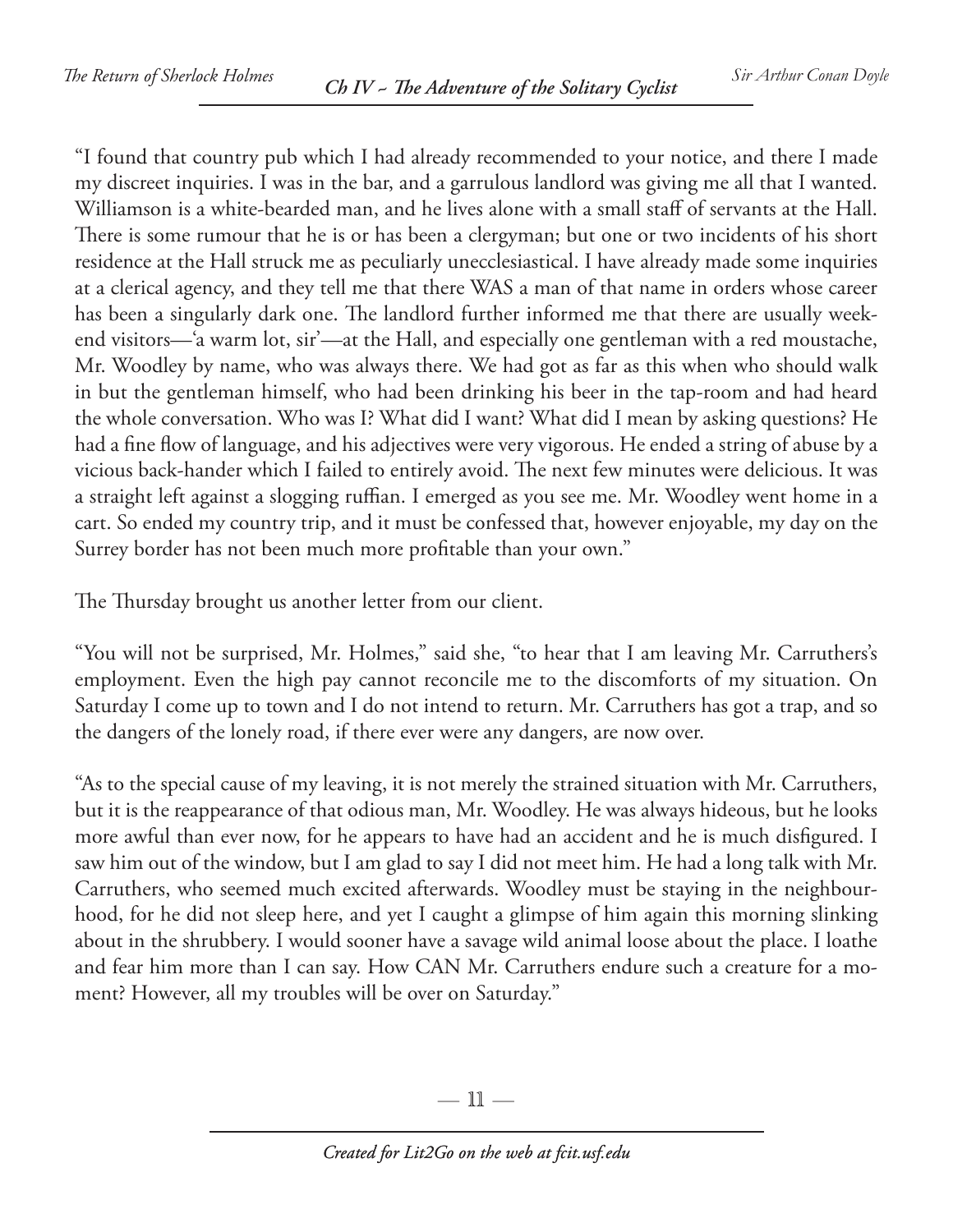"So I trust, Watson; so I trust," said Holmes, gravely. "There is some deep intrigue going on round that little woman, and it is our duty to see that no one molests her upon that last journey. I think, Watson, that we must spare time to run down together on Saturday morning, and make sure that this curious and inconclusive investigation has no untoward ending."

I confess that I had not up to now taken a very serious view of the case, which had seemed to me rather grotesque and bizarre than dangerous. That a man should lie in wait for and follow a very handsome woman is no unheard-of thing, and if he had so little audacity that he not only dared not address her, but even fled from her approach, he was not a very formidable assailant. The ruffian Woodley was a very different person, but, except on one occasion, he had not molested our client, and now he visited the house of Carruthers without intruding upon her presence. The man on the bicycle was doubtless a member of those week-end parties at the Hall of which the publican had spoken; but who he was or what he wanted was as obscure as ever. It was the severity of Holmes's manner and the fact that he slipped a revolver into his pocket before leaving our rooms which impressed me with the feeling that tragedy might prove to lurk behind this curious train of events.

A rainy night had been followed by a glorious morning, and the heath-covered country-side with the glowing clumps of flowering gorse seemed all the more beautiful to eyes which were weary of the duns and drabs and slate-greys of London. Holmes and I walked along the broad, sandy road inhaling the fresh morning air, and rejoicing in the music of the birds and the fresh breath of the spring. From a rise of the road on the shoulder of Crooksbury Hill we could see the grim Hall bristling out from amidst the ancient oaks, which, old as they were, were still younger than the building which they surrounded. Holmes pointed down the long tract of road which wound, a reddish yellow band, between the brown of the heath and the budding green of the woods. Far away, a black dot, we could see a vehicle moving in our direction. Holmes gave an exclamation of impatience.

"I had given a margin of half an hour," said he. "If that is her trap she must be making for the earlier train. I fear, Watson, that she will be past Charlington before we can possibly meet her."

From the instant that we passed the rise we could no longer see the vehicle, but we hastened onwards at such a pace that my sedentary life began to tell upon me, and I was compelled to fall behind. Holmes, however, was always in training, for he had inexhaustible stores of nervous energy

 $-12-$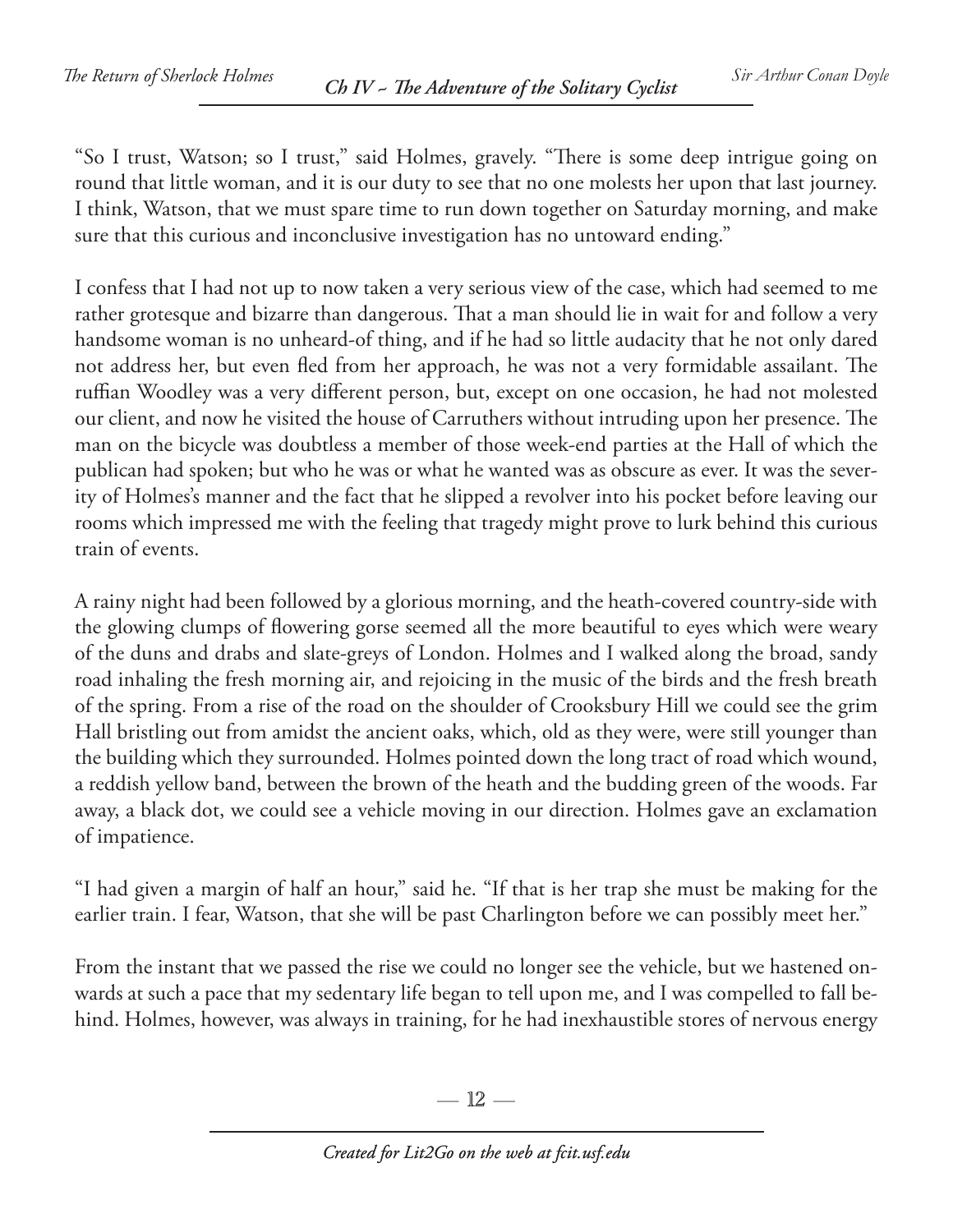upon which to draw. His springy step never slowed until suddenly, when he was a hundred yards in front of me, he halted, and I saw him throw up his hand with a gesture of grief and despair. At the same instant an empty dog-cart, the horse cantering, the reins trailing, appeared round the curve of the road and rattled swiftly towards us.

"Too late, Watson; too late!" cried Holmes, as I ran panting to his side. "Fool that I was not to allow for that earlier train! It's abduction, Watson—abduction! Murder! Heaven knows what! Block the road! Stop the horse! That's right. Now, jump in, and let us see if I can repair the consequences of my own blunder."

We had sprung into the dog-cart, and Holmes, after turning the horse, gave it a sharp cut with the whip, and we flew back along the road. As we turned the curve the whole stretch of road between the Hall and the heath was opened up. I grasped Holmes's arm.

"That's the man!" I gasped.

A solitary cyclist was coming towards us. His head was down and his shoulders rounded as he put every ounce of energy that he possessed on to the pedals. He was flying like a racer. Suddenly he raised his bearded face, saw us close to him, and pulled up, springing from his machine. That coal-black beard was in singular contrast to the pallor of his face, and his eyes were as bright as if he had a fever. He stared at us and at the dog-cart. Then a look of amazement came over his face.

"Halloa! Stop there!" he shouted, holding his bicycle to block our road. "Where did you get that dog-cart? Pull up, man!" he yelled, drawing a pistol from his side pocket. "Pull up, I say, or, by George, I'll put a bullet into your horse."

Holmes threw the reins into my lap and sprang down from the cart.

"You're the man we want to see. Where is Miss Violet Smith?" he said, in his quick, clear way.

"That's what I am asking you. You're in her dog-cart. You ought to know where she is."

 $-13-$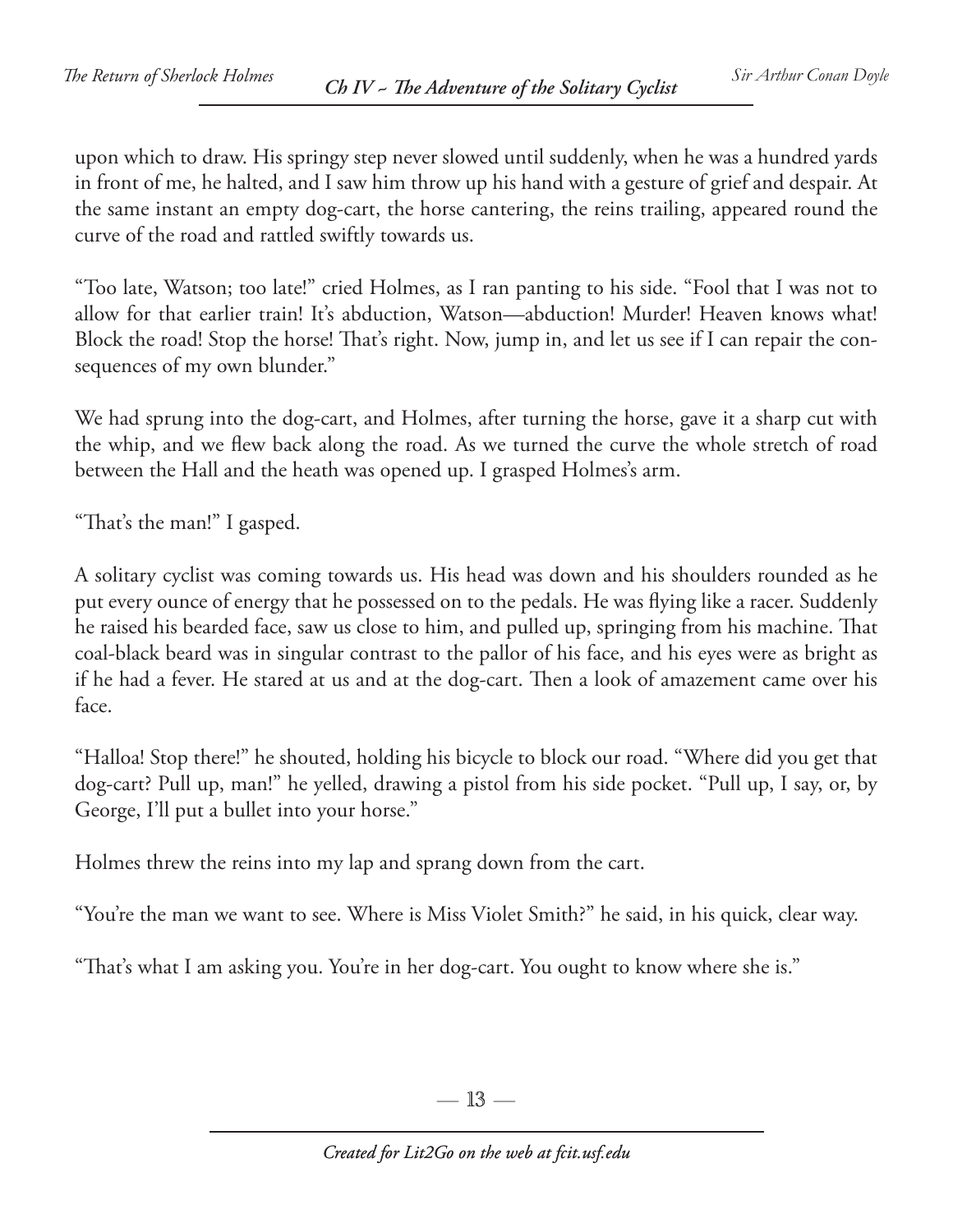"We met the dog-cart on the road. There was no one in it. We drove back to help the young lady."

"Good Lord! Good Lord! what shall I do?" cried the stranger, in an ecstasy of despair. "They've got her, that hellhound Woodley and the blackguard parson. Come, man, come, if you really are her friend. Stand by me and we'll save her, if I have to leave my carcass in Charlington Wood."

He ran distractedly, his pistol in his hand, towards a gap in the hedge. Holmes followed him, and I, leaving the horse grazing beside the road, followed Holmes.

"This is where they came through," said he, pointing to the marks of several feet upon the muddy path. "Halloa! Stop a minute! Who's this in the bush?"

It was a young fellow about seventeen, dressed like an ostler, with leather cords and gaiters. He lay upon his back, his knees drawn up, a terrible cut upon his head. He was insensible, but alive. A glance at his wound told me that it had not penetrated the bone.

"That's Peter, the groom," cried the stranger. "He drove her. The beasts have pulled him off and clubbed him. Let him lie; we can't do him any good, but we may save her from the worst fate that can befall a woman."

We ran frantically down the path, which wound among the trees. We had reached the shrubbery which surrounded the house when Holmes pulled up.

"They didn't go to the house. Here are their marks on the left —here, beside the laurel bushes! Ah, I said so!"

As he spoke a woman's shrill scream—a scream which vibrated with a frenzy of horror—burst from the thick green clump of bushes in front of us. It ended suddenly on its highest note with a choke and a gurgle.

"This way! This way! They are in the bowling alley," cried the stranger, darting through the bushes. "Ah, the cowardly dogs! Follow me, gentlemen! Too late! too late! by the living Jingo!"

 $-14-$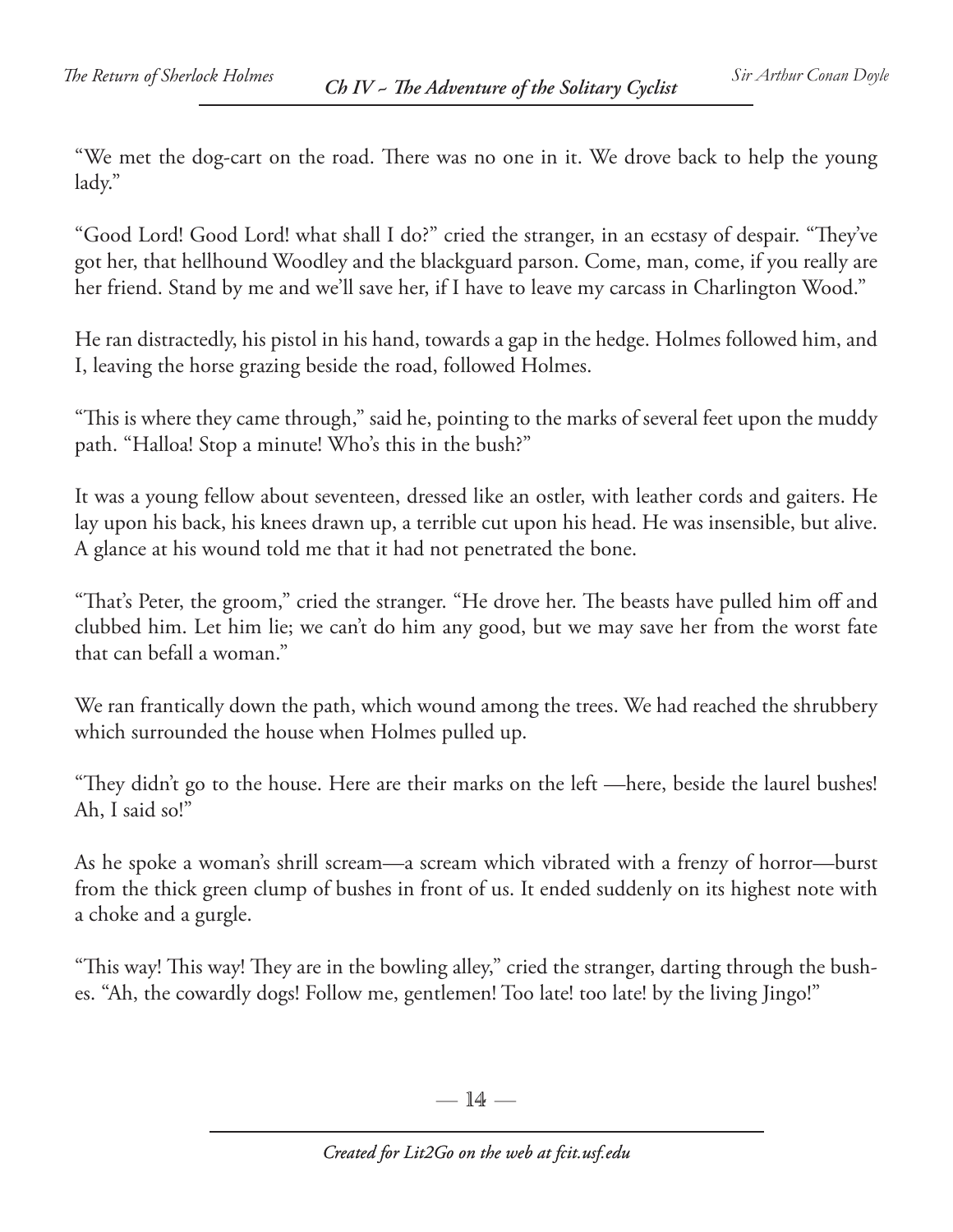We had broken suddenly into a lovely glade of greensward surrounded by ancient trees. On the farther side of it, under the shadow of a mighty oak, there stood a singular group of three people. One was a woman, our client, drooping and faint, a handkerchief round her mouth. Opposite her stood a brutal, heavy-faced, red-moustached young man, his gaitered legs parted wide, one arm akimbo, the other waving a riding-crop, his whole attitude suggestive of triumphant bravado. Between them an elderly, grey-bearded man, wearing a short surplice over a light tweed suit, had evidently just completed the wedding service, for he pocketed his prayer-book as we appeared and slapped the sinister bridegroom upon the back in jovial congratulation.

"They're married!" I gasped.

"Come on!" cried our guide; "come on!" He rushed across the glade, Holmes and I at his heels. As we approached, the lady staggered against the trunk of the tree for support. Williamson, the ex-clergyman, bowed to us with mock politeness, and the bully Woodley advanced with a shout of brutal and exultant laughter.

"You can take your beard off, Bob," said he. "I know you right enough. Well, you and your pals have just come in time for me to be able to introduce you to Mrs. Woodley."

Our guide's answer was a singular one. He snatched off the dark beard which had disguised him and threw it on the ground, disclosing a long, sallow, clean-shaven face below it. Then he raised his revolver and covered the young ruffian, who was advancing upon him with his dangerous riding-crop swinging in his hand.

"Yes," said our ally, "I AM Bob Carruthers, and I'll see this woman righted if I have to swing for it. I told you what I'd do if you molested her, and, by the Lord, I'll be as good as my word!"

"You're too late. She's my wife!"

"No, she's your widow."

His revolver cracked, and I saw the blood spurt from the front of Woodley's waistcoat. He spun round with a scream and fell upon his back, his hideous red face turning suddenly to a dreadful mottled pallor. The old man, still clad in his surplice, burst into such a string of foul oaths as I

 $-15-$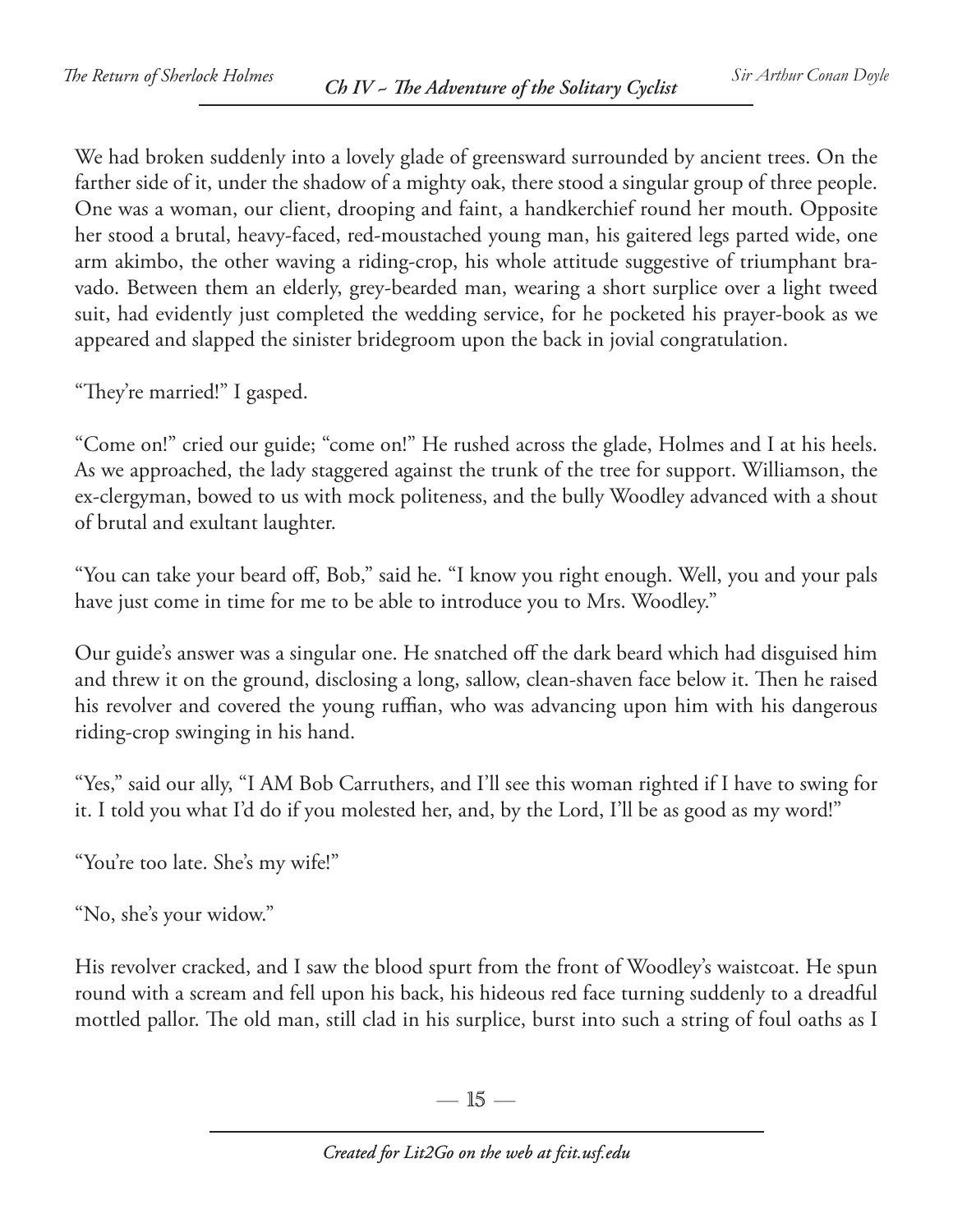have never heard, and pulled out a revolver of his own, but before he could raise it he was looking down the barrel of Holmes's weapon.

"Enough of this," said my friend, coldly. "Drop that pistol! Watson, pick it up! Hold it to his head! Thank you. You, Carruthers, give me that revolver. We'll have no more violence. Come, hand it over!"

"Who are you, then?"

"My name is Sherlock Holmes."

"Good Lord!"

"You have heard of me, I see. I will represent the official police until their arrival. Here, you!" he shouted to a frightened groom who had appeared at the edge of the glade. "Come here. Take this note as hard as you can ride to Farnham." He scribbled a few words upon a leaf from his notebook. "Give it to the superintendent at the police-station. Until he comes I must detain you all under my personal custody."

The strong, masterful personality of Holmes dominated the tragic scene, and all were equally puppets in his hands. Williamson and Carruthers found themselves carrying the wounded Woodley into the house, and I gave my arm to the frightened girl. The injured man was laid on his bed, and at Holmes's request I examined him. I carried my report to where he sat in the old tapestry-hung dining-room with his two prisoners before him.

"He will live," said I.

"What!" cried Carruthers, springing out of his chair. "I'll go upstairs and finish him first. Do you tell me that that girl, that angel, is to be tied to Roaring Jack Woodley for life?"

"You need not concern yourself about that," said Holmes. "There are two very good reasons why she should under no circumstances be his wife. In the first place, we are very safe in questioning Mr. Williamson's right to solemnize a marriage."

 $-16-$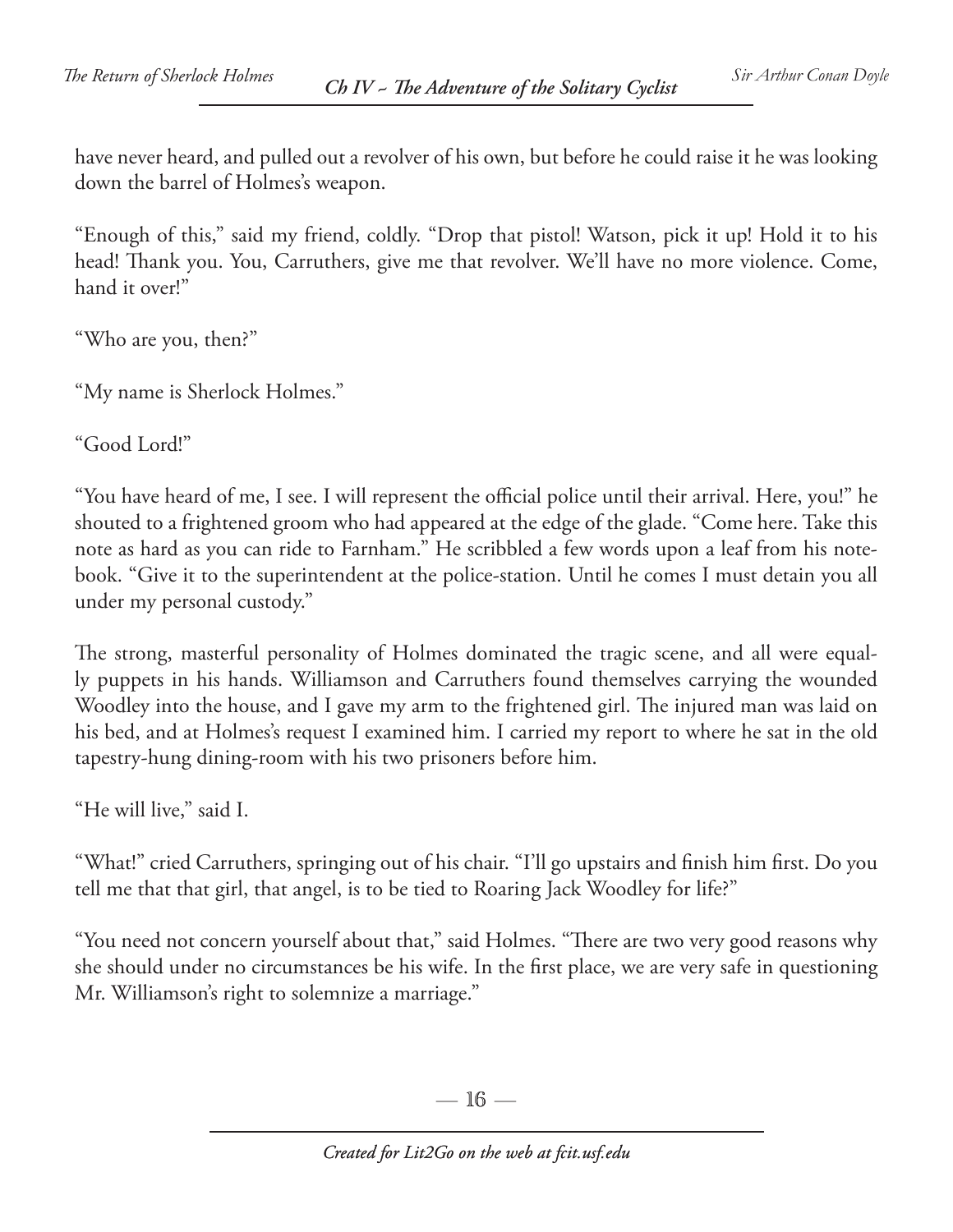"I have been ordained," cried the old rascal.

"And also unfrocked."

"Once a clergyman, always a clergyman."

"I think not. How about the license?"

"We had a license for the marriage. I have it here in my pocket."

"Then you got it by a trick. But in any case a forced marriage is no marriage, but it is a very serious felony, as you will discover before you have finished. You'll have time to think the point out during the next ten years or so, unless I am mistaken. As to you, Carruthers, you would have done better to keep your pistol in your pocket."

"I begin to think so, Mr. Holmes; but when I thought of all the precaution I had taken to shield this girl—for I loved her, Mr. Holmes, and it is the only time that ever I knew what love was—it fairly drove me mad to think that she was in the power of the greatest brute and bully in South Africa, a man whose name is a holy terror from Kimberley to Johannesburg. Why, Mr. Holmes, you'll hardly believe it, but ever since that girl has been in my employment I never once let her go past this house, where I knew these rascals were lurking, without following her on my bicycle just to see that she came to no harm. I kept my distance from her, and I wore a beard so that she should not recognise me, for she is a good and high-spirited girl, and she wouldn't have stayed in my employment long if she had thought that I was following her about the country roads."

"Why didn't you tell her of her danger?"

"Because then, again, she would have left me, and I couldn't bear to face that. Even if she couldn't love me it was a great deal to me just to see her dainty form about the house, and to hear the sound of her voice."

"Well," said I, "you call that love, Mr. Carruthers, but I should call it selfishness."

—  $17-$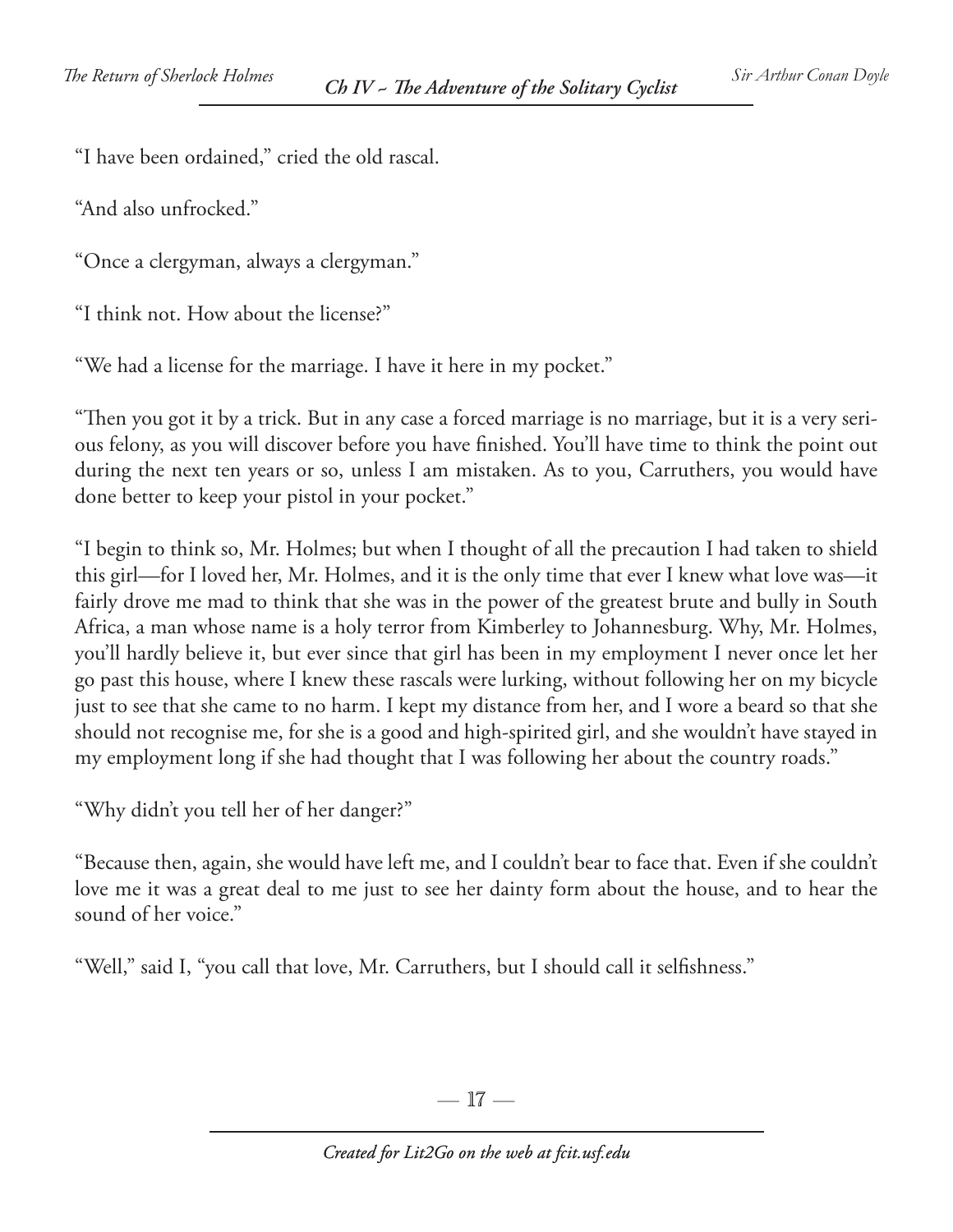"Maybe the two things go together. Anyhow, I couldn't let her go. Besides, with this crowd about, it was well that she should have someone near to look after her. Then when the cable came I knew they were bound to make a move."

"What cable?"

Carruthers took a telegram from his pocket.

"That's it," said he.

It was short and concise:—

"The old man is dead."

"Hum!" said Holmes. "I think I see how things worked, and I can understand how this message would, as you say, bring them to a head. But while we wait you might tell me what you can."

The old reprobate with the surplice burst into a volley of bad language.

"By Heaven," said he, "if you squeal on us, Bob Carruthers, I'll serve you as you served Jack Woodley. You can bleat about the girl to your heart's content, for that's your own affair, but if you round on your pals to this plain-clothes copper it will be the worst day's work that ever you did."

"Your reverence need not be excited," said Holmes, lighting a cigarette. "The case is clear enough against you, and all I ask is a few details for my private curiosity. However, if there's any difficulty in your telling me I'll do the talking, and then you will see how far you have a chance of holding back your secrets. In the first place, three of you came from South Africa on this game—you Williamson, you Carruthers, and Woodley."

"Lie number one," said the old man; "I never saw either of them until two months ago, and I have never been in Africa in my life, so you can put that in your pipe and smoke it, Mr. Busybody Holmes!"

 $-18-$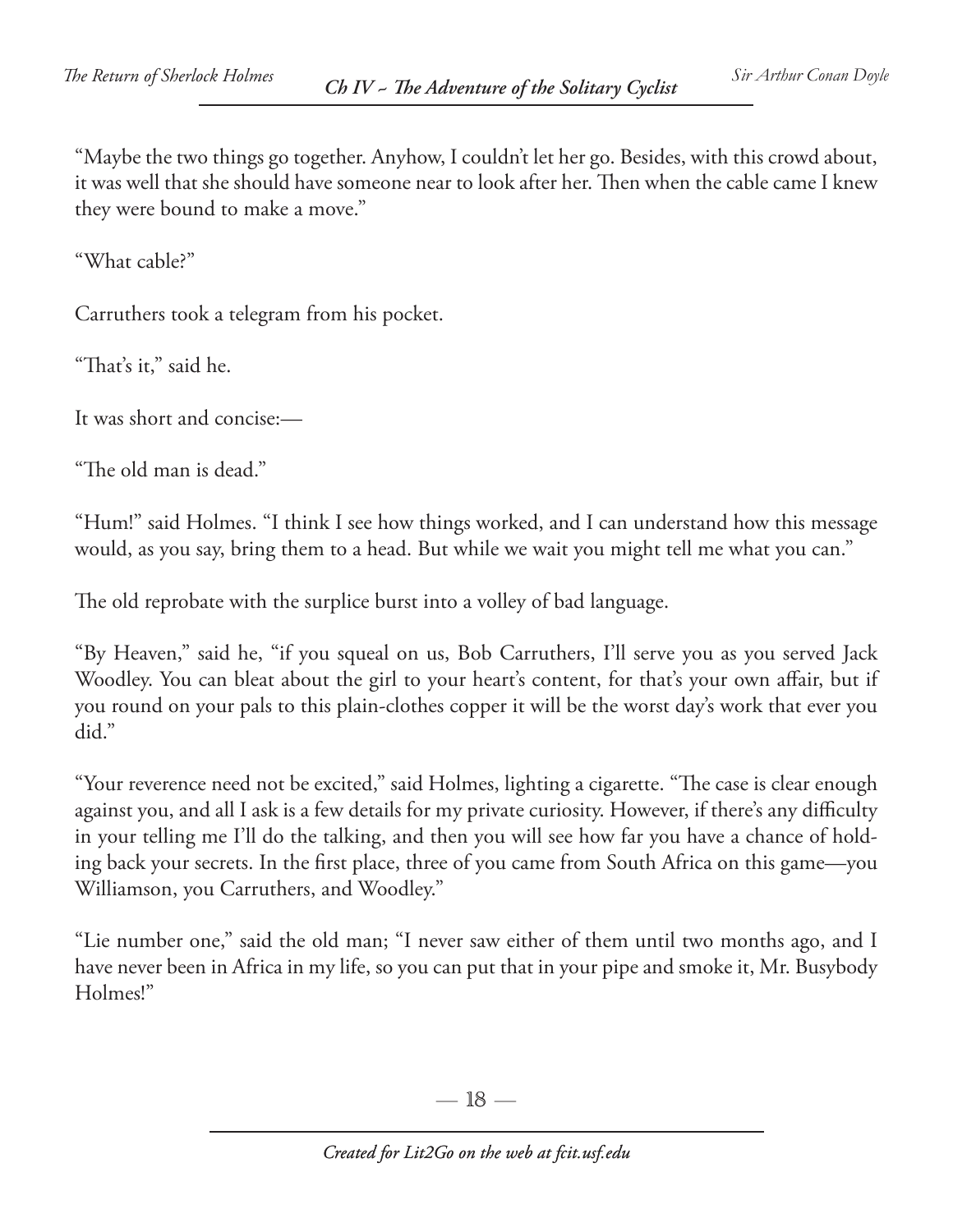"What he says is true," said Carruthers.

"Well, well, two of you came over. His reverence is our own home-made article. You had known Ralph Smith in South Africa. You had reason to believe he would not live long. You found out that his niece would inherit his fortune. How's that—eh?"

Carruthers nodded and Williamson swore.

"She was next-of-kin, no doubt, and you were aware that the old fellow would make no will."

"Couldn't read or write," said Carruthers.

"So you came over, the two of you, and hunted up the girl. The idea was that one of you was to marry her and the other have a share of the plunder. For some reason Woodley was chosen as the husband. Why was that?"

"We played cards for her on the voyage. He won."

"I see. You got the young lady into your service, and there Woodley was to do the courting. She recognised the drunken brute that he was, and would have nothing to do with him. Meanwhile, your arrangement was rather upset by the fact that you had yourself fallen in love with the lady. You could no longer bear the idea of this ruffian owning her."

"No, by George, I couldn't!"

"There was a quarrel between you. He left you in a rage, and began to make his own plans independently of you."

"It strikes me, Williamson, there isn't very much that we can tell this gentleman," cried Carruthers, with a bitter laugh. "Yes, we quarreled, and he knocked me down. I am level with him on that, anyhow. Then I lost sight of him. That was when he picked up with this cast padre here. I found that they had set up house-keeping together at this place on the line that she had to pass for the station. I kept my eye on her after that, for I knew there was some devilry in the wind. I saw them from time to time, for I was anxious to know what they were after. Two days ago Wood-

— 19 —